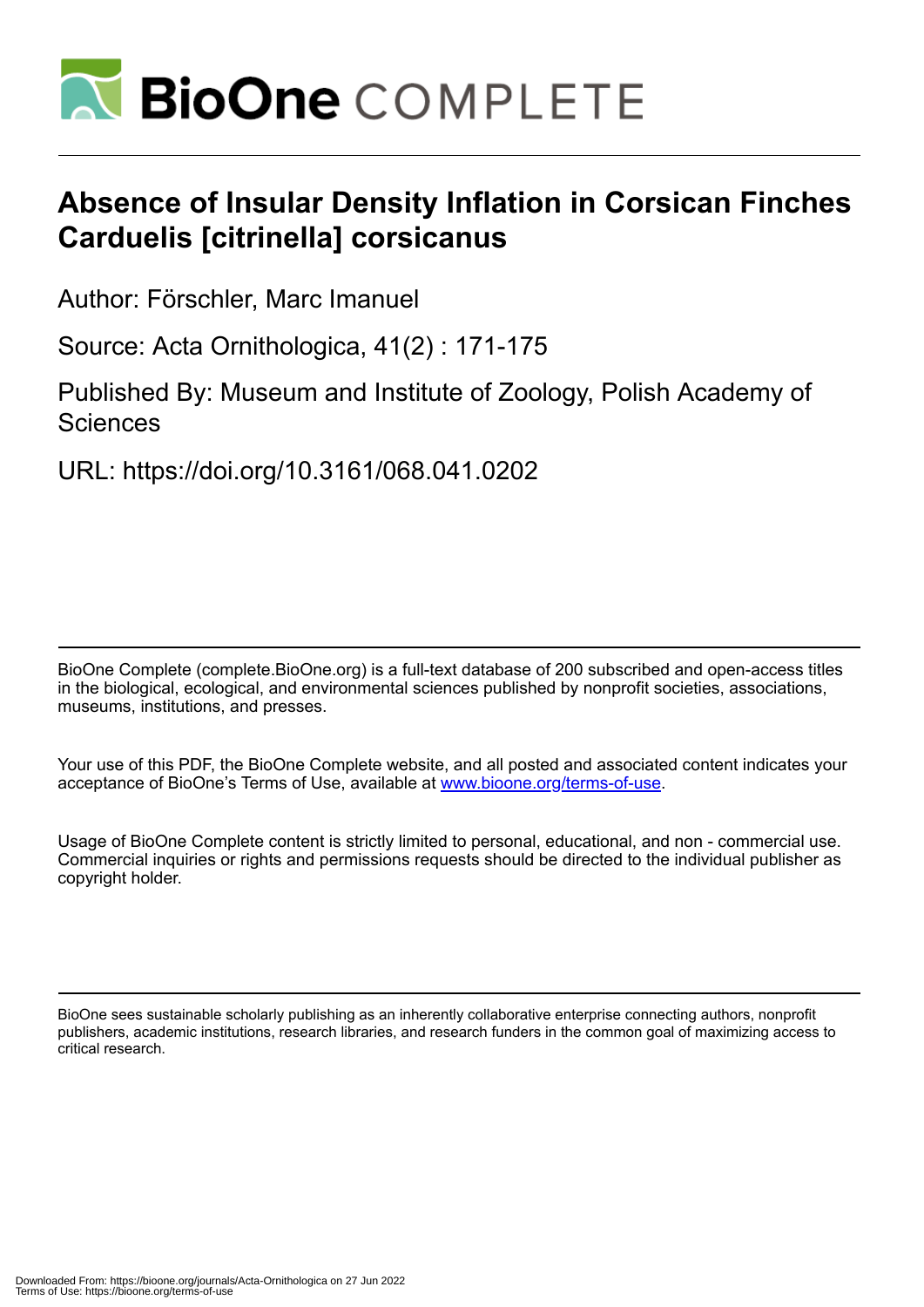# **Absence of insular density inflation in Corsican Finches** *Carduelis* **[***citrinella***]** *corsicanus*

## Marc Imanuel FÖRSCHLER

Institute of Avian Research, An der Vogelwarte 21, D-26386 Wilhelmshaven GERMANY Max Planck Institute for Ornithology, Vogelwarte Radolfzell, D-78310 Radolfzell, GERMANY, e-mail: marc.foerschler@ifv.terramare.de

#### **Förschler M. I. 2006. Absence of insular density inflation in Corsican Finches** *Carduelis* **[***citrinella***]** *corsicanus***. Acta Ornithol. 41: 171–175.**

**Abstract.** The insular syndrome predicts a number of differences between insular and mainland populations. One such prediction is that island populations tend to exhibit density inflation. This prediction was examined by comparing the population densities of mainland Citril Finches (central and south-west Europe) and insular Corsican (Citril) Finches (Mediterranean islands). Contrary to the hypothesis of density inflation in island populations, no indication of higher densities in Corsican Finches (0.6–2.1 pairs/10 ha) was found in comparison with Citril Finches (1.3 pairs/10 ha). In fact, population densities in the mainland population of the Catalan Pre-Pyrenees (7–10 pairs/10 ha) were extraordinarily high in comparison with all other study areas.

**Key words:** Citril Finch, *Carduelis citrinella*, Corsican Finch, *Carduelis corsicanus*, population density, density inflation, niche expansion, insular syndrome

Received — Febr. 2006, accepted — Sept. 2006

The so-called insular syndrome predicts changes in morphology (distinct plumage coloration, body size), behaviour (increased niche breadth) and demography (reproductive success, clutch size, population size) between insular and mainland populations (e.g. Blondel 2000). The reduced species richness on islands is often associated with higher population densities compared to those in similar mainland habitats (e.g. Blondel 2000). These higher densities in island populations are generally explained by the relaxation of interspecific competition on islands, niche expansion, reduced predation rate, restricted dispersal and intraspecific spill-over (George 1987, Ricklefs & Lovette 1999, Blondel 2000).

Mainland Citril Finches *Carduelis citrinella* and insular Corsican (Citril) Finches *Carduelis* [*citrinella*] *corsicanus* are appropriate model organisms to study differences between islands and mainland as imposed by the insular syndrome. Citril Finches breed in the higher mountain zones of the Iberian Peninsula, Central France, the Alps and at its northern distribution edge in the Schwarzwald (Dorka 1986, Cramp & Perrins 1994, Glutz von Blotzheim & Bauer 1997). Corsican Finches are restricted to few mountainous Mediterranean islands (Moltoni 1975, Arcamone 1993, Cramp & Perrins 1994, Baccetti & Märki 1997, Thibault & Bonaccorsi 1999). Mainland Citril Finches live in more wooded areas dominated by different pine species (especially Mountain Pines *Pinus* (*mugo*) *uncinata*, *Pinus* (*mugo*) *rotundata*), while insular Corsican Finches, use mainly the open landscape dominated by Tree Heath *Erica arborea* vegetation (Förschler & Kalko 2006b). Little information has been published about population densities of these scarcely distributed rare mountain birds. I tried to fill this gap by studying population densities in "hot spot" areas across the total range of the two (sub-) species. Main aim of this work was to find out, if insular Corsican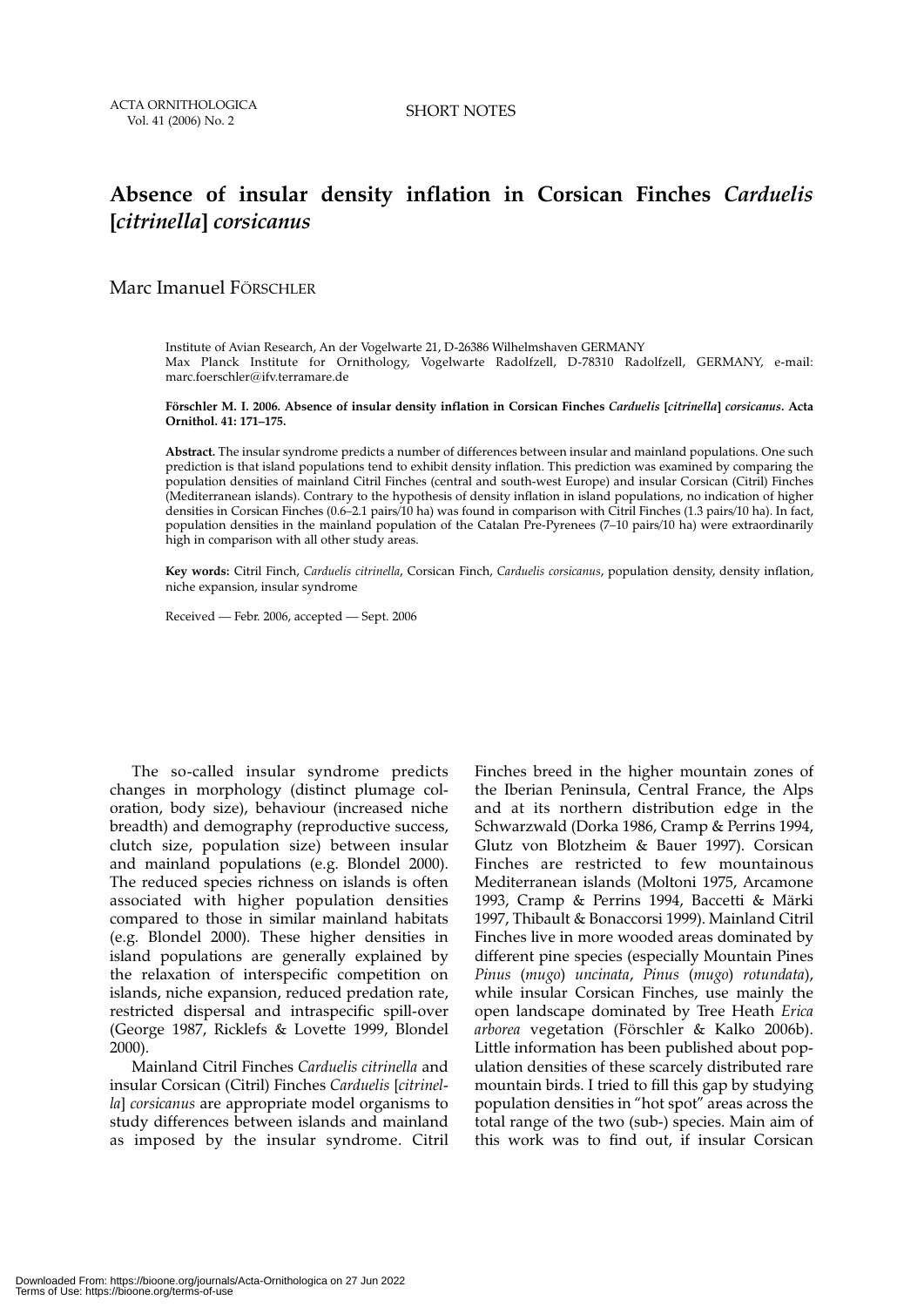Table 1. Population densities of Citril Finches *Carduelis* [*citrinella*] *citrinella* and Corsican Finches *Carduelis* [*citrinella*] *corsicanus* in ten study plots on two spatial scales.

lable 1. Population densities of Citril Finches Carduelis [citrinella] citrinella and Corsican Finches Carduelis [citrinella] corsicanus in ten study plots on two spatial scales.

Finches show an extraordinary increase in population density as implicated by the hypothesis of density inflation in insular bird populations (Blondel 1985, Blondel et al. 1988, 1991, Blondel 2000).

During a study on breeding ecology of Citril and Corsican Finch (Förschler & Kalko 2006b) absolute population densities were obtained by mapping and counting nesting pairs in ten selected breeding sites between 1999 and 2003 (Table 1). Due to their typical habit of breeding in small neighbourhood groups the distribution pattern of the species is rather patchy (Förschler 2002). As population density seems to provide a good indicator for the overall quality of a habitat thus three types of population structures may be distinguished (Author's pers. obs.): 1) areas of low quality where small breeding groups and solitary pairs are spatially clearly separated from each other, 2) areas of intermediate quality where larger breeding groups are spatially separated from each other, 3) areas of higher quality where closely connected larger breeding groups are distributed more or less continuously. Because of this pattern, density measurements at study sites are strongly dependent on the size of the selected area (Luder 1981, Dorka 1986, Glutz von Blotzheim & Bauer 1997, Hölzinger 1997, Förschler 2002). Therefore I calculated densities for two spatial scales.

First, densities were obtained for large 100–180 ha sample plots. In all study plots I conducted systematic searches for all nests during the nest building period. During the time of highest nest building activity I visited the study plots continuously (10–20 days with approximately 8 hours per day in the study plots; 80–160 hours per study plot). In Citril Finches the nest searching method is more effective to calculate population densities than any other counting method. Once a nest is found it is much easier to locate the nest of neighbouring pairs of the surrounding, since nest building behaviour and breeding of neighbouring pairs is highly synchronous (Förschler 2002). The largest part of all nests was found by following the females that were engaged in nest building. Another suitable period to search for nests was during incubation, when the females were fed on the nest. Particularly during the first days of incubation, females call softly from their nest to attract their mate (pers. obs.). Finally, a few nests were found just before fledging, when young birds uttered soft calls. In total, 164 nests were detected at all study plots (see details in Förschler & Kalko

| Plot location                        | Year                            | Predominant vegetation              | Plot size<br>(ha) | Height<br>a.s.l.     | (pairs/10ha)<br>Population<br>densities | (pairs/10ha)<br>densities<br>Heighest |
|--------------------------------------|---------------------------------|-------------------------------------|-------------------|----------------------|-----------------------------------------|---------------------------------------|
|                                      |                                 | <b>Citril Finch</b>                 |                   |                      |                                         |                                       |
| Schliffkopf, Schwarzwald, Germany    | 1999                            | Pinus (mugo) rotundata, Picea abies | 8                 |                      |                                         |                                       |
| Vansa, Pre-Pyrenees, Spain           |                                 | P. (mugo) uncinata                  | 50                | 1950<br>2002<br>1850 |                                         | $\mathbf{\sim}$                       |
| Prat de Botons, Pre-Pyrenees, Spain  | 2002<br>2002                    | P. (mugo) uncinata, P. sylvestris   | 69                |                      |                                         | ю                                     |
|                                      |                                 | Corsican Finch                      |                   |                      |                                         |                                       |
| Monte Arpagna, Capraia Island, Italy |                                 | Erica arborea                       | $\overline{5}$    | 350                  | ە<br>0                                  |                                       |
| Calasima, N Corsica, France          |                                 | P (nigra) laricio, E. arborea       | $\overline{5}$    |                      | ∞ٍ                                      |                                       |
| Albertacce, N Corsica, France        |                                 | P (nigra) laricio, E. arborea       | $\overline{5}$    |                      | $\bar{5}$                               |                                       |
| Cartalavonu, S Corsica, France       | ទី<br>កំពុំកំពូន<br>កំពូន កំពូន | P. pinaster, E. arborea             | <b>125</b>        |                      | $\overline{21}$                         |                                       |
| Col d' Illarata, S Corsica, France   |                                 | P. pinaster, E. arborea             | $\frac{8}{1}$     |                      | <u>ာ</u>                                |                                       |
| Monte Limbara, N Sardinia, Italy     |                                 | P. nigra, E. arborea                | <u>ទ</u>          | <b>1200</b>          | ್ಷ                                      | ဖ                                     |
| Monte Discudu, C Sardinia, Italy     | 2003                            | Juniperus (communis) nana           | $\frac{8}{1}$     | 1500                 |                                         |                                       |
|                                      |                                 |                                     |                   |                      |                                         |                                       |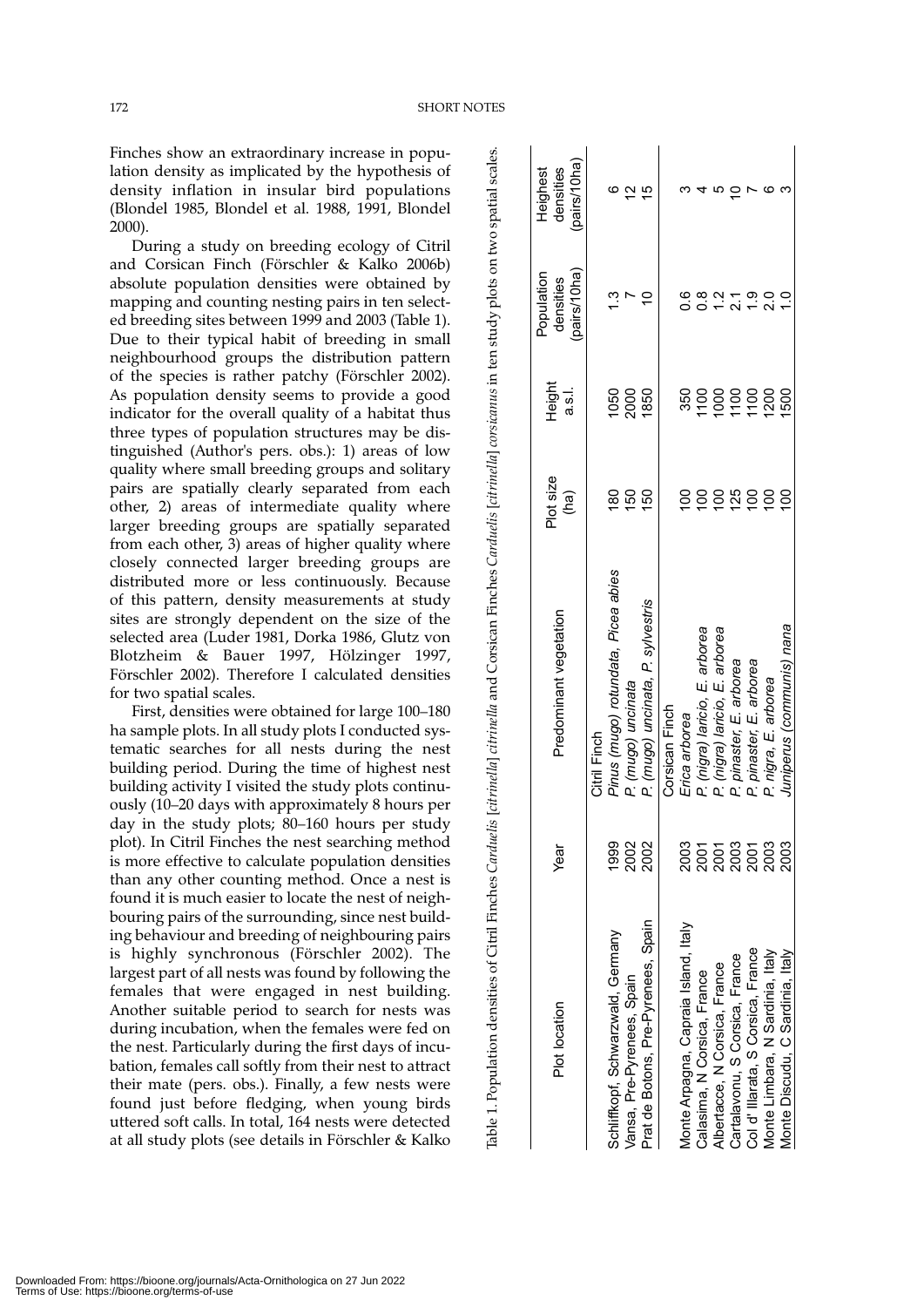2006b). All nests and nest suspicions ("territories") in the large study plots were mapped and population densities were calculated.

Second, densities were calculated for 10-ha core areas in the centres of the respective finch populations (i.e. areas with highest population density within the study plots). In these core areas, finches reach local maximum densities due to their patchy distribution, associated with good food conditions such as pine seeds or meadows and pastures with seeds of herbs and grasses (Förschler 2001, 2002, Borras et al. 2003, Förschler & Kalko 2006a). Additionally I measured the distance of nests to their nearest neighbouring nests to obtain another index for population density in these areas. For this analyses only nests were used, for which the distance to the nearest neighbours was known with certainty.

In all study plots I found the expected pattern of nesting in neighbourhood groups. Male finches showed little territoriality and defended only a small radius (about 5–10 m) around their nests and around their females (see also Förschler 2002). Of all study areas, the population at Port del Comte mountain (Vansa, Prat de Botons) in the Catalonian Pre-Pyrenees showed the highest population density (Table 1). Here densities were extraordinary elevated with 7–10 pairs/10 ha as opposed to an average of 0.6 to 2.1 pairs/10 ha in all other study areas (Table 1). In local core areas densities even reached 12 to 15 pairs/10 ha. Population density of Citril Finches in the Schwarzwald was much lower than in the Pre-Pyrenees with 1.3 pairs/10 ha and a local maximum of 6 pairs/10 ha in core areas. Accordingly, the distance to the nest of the nearest neighbouring pair was significantly higher in the Schwarzwald than in the Pre-Pyrenees (102.2  $\pm$ 50.5 vs 55.8  $\pm$  26.1 m, Mann-Whitney U-test, T = 2588.5,  $p < 0.001$ ).

Population density in all Corsican Finch populations was similar to the values of the Schwarzwald population with 0.6 to 2.1 pairs/ 10 ha (100 to 125 ha sample plot) and a local maximum of 7–10 pairs in core areas of the Massif de l' Ospedale (Cartalavonu, Col d' Illarata) in Southern Corsica. No significant difference was found in the distance to the nearest neighbour between insular Corsican Finches and mainland Citril Finches  $(90.9 \pm 100.5 \text{ vs } 77.7 \pm 45.7)$ . Mann-Whitney U-test,  $T = 1772$ ,  $p = 0.22$ ) as well between the three islands — Corsica, Sardinia and Capraia (60  $\pm$  41, 127  $\pm$  147.7 and 140  $\pm$  127 m, respectively; Kruskal Wallis ANOVA,  $H = 1.36$ , df  $= 2$ ,  $p = 0.5$ ).

The insular syndrome predicts higher population densities in insular populations compared to mainland populations due to reduced competition, reduced predation, niche expansion, restricted dispersal and intraspecific spill-over (George 1987, Ricklefs & Lovette 1999, Blondel 2000). In the Silvereye *Zosterops lateralis chlorocephapha* Kikkawa (1976) found for example extraordinary high population densities with 125 pairs per 10 ha on Heron Island, Australia, compared to mainland populations of the same species. In this context I studied the expected density inflation in insular Corsican Finches versus population densities in mainland Citril Finches all over the small distribution range of these two forms (super-species *Carduelis citrinella*).

In all study plots the birds were as previously expected not evenly distributed (see also Dorka 1986, Förschler 2002). I may assume that local variations in habitat quality lead to this unequal distribution pattern within breeding areas (Förschler et al. 2005).

In my study, the highest density was reached in the Pre-Pyrenees. Here, Citril Finches were the most abundant bird species in the higher Mountain Pine zones with 7–10 pairs per 10 ha (on 150 ha sample plots) and local maximum densities of 12 to 15 pairs per 10 ha in core areas. Port del Comte turns out to be one of the most densely settled breeding sites known so far in Spain (see also Borras & Senar 2002, Borras et al. 2005) and presumably as well in the total range of Citril Finches (Cramp & Perrins 1994). Apparently this area with its high habitat heterogeneity, including open pine forest and flower-rich meadows and pastures provides optimal conditions for the species (Borras et al. 2003, Förschler et al. 2005).

Conversely, in the Schwarzwald (Förschler 2002) and in the Cevennes (Destre et al. 2000) Citril Finches are more scarcely distributed, and their population densities over larger areas are rather low. This difference in density is probably the result of missing habitat types in the latter areas. In the northern part of the Schwarzwald, only a few areas with a combination of Mountain Pine and Spruce forest with flower rich mountain meadows and heath land above 800 m a.s.l., are suitable for Citril Finches. Additionally, a population decline was noticed in these areas over the past 40 years because of habitat loss due to changes in land use, especially the decline of tra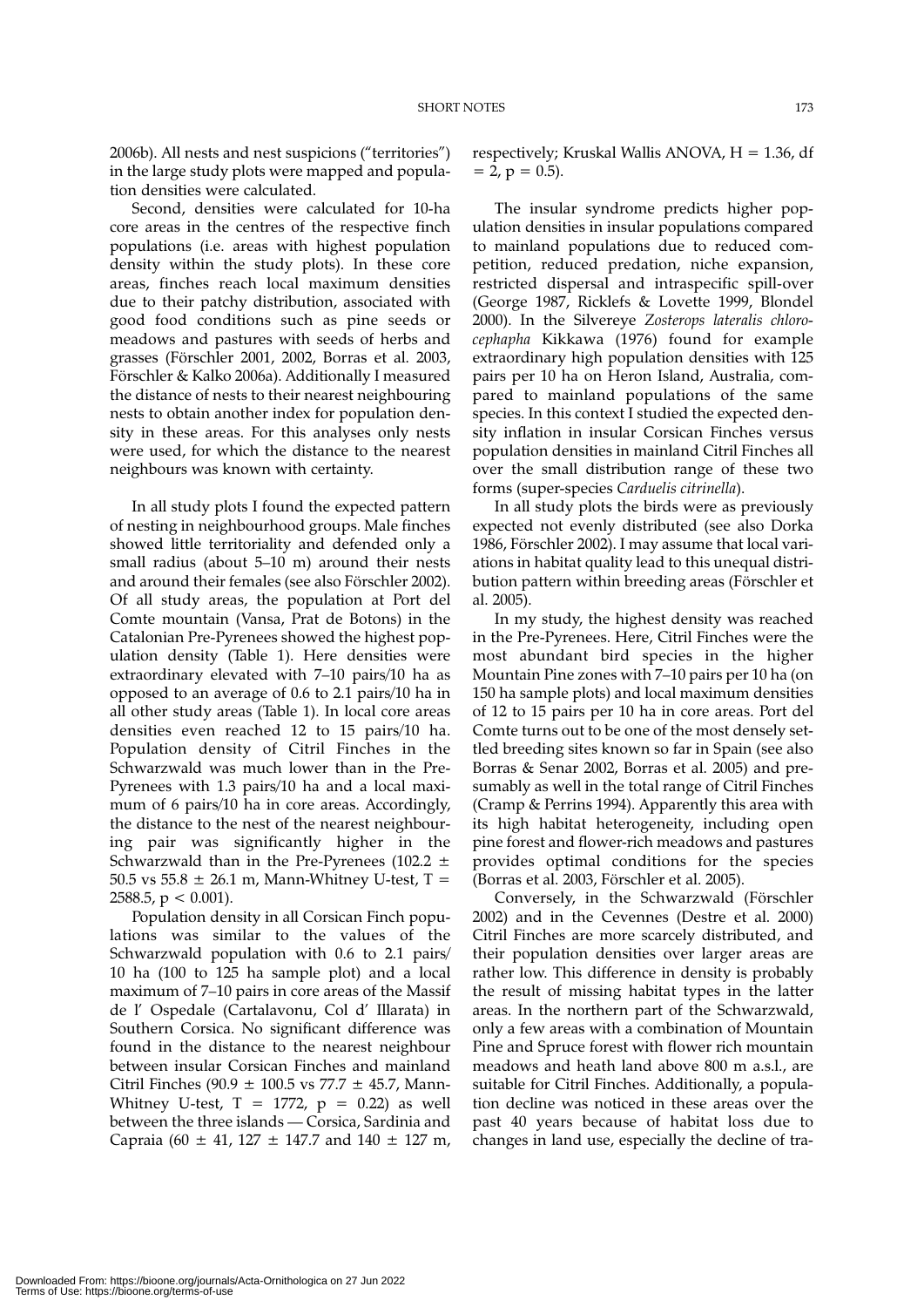ditional pasturing in forests and mountainous heath land (Dorka 1986, Hölzinger 1997, Förschler 2002, 2006, Schonhardt 2002). Similar conditions, with partial population declines leading to much lower population densities especially in lower breeding areas, have also been reported for several populations in the Alps (e.g. Luder 1981, Mingozzi & Bocca 1986, Bezzel & Brandl 1988, Kilzer & Blum 1991, Mieslinger & Schuster 1996, Glutz von Blotzheim & Bauer 1997).

In contrast to my previous expectations, population density of Corsican Finch populations (Corsica, Sardinia, Capraia) was very similar to the one of Citril Finches in the Schwarzwald (this study) and the Alps (Luder 1981, Yeatman-Bertholet 1994), but clearly lower than the one at Port del Comte (Vansa, Prat de Botons) in the Pre-Pyrenees. For Corsican Finches I found highest densities in 2001 and 2003 in the Massif de l' Ospedale (Cartalavonu, Col d' Illarata) in Southern Corsica with 1.9 to 2.1 pairs per 10 ha (on 125 ha study plots), and local maximal densities of 7 to 10 pairs in core areas. The only data that are currently available for comparison and which support my data are 0.4 to 5.3 pairs per 10 ha estimated during point censuses in Corsica (Blondel et al. 1988, Thibault & Bonaccorsi 1999). Consequently, in all seven study plots for Corsican Finches there was no evidence for higher population densities of insular Corsican Finches compared to mainland Citril Finches as predicted by the hypothesis of density inflation in insular populations (Blondel 1985, Blondel et al. 1988). In fact, as shown above, Citril Finches on the mainland showed higher densities in favourable habitat (Pre-Pyrenees) than Corsican Finches.

ACKNOWLEDGEMENTS This work was undertaken at the Max Planck Research Centre for Ornithology, Vogelwarte Radolfzell, Germany (Prof. Dr. Peter Berthold) and the Department of Experimental Ecology, University of Ulm (Prof. Dr. Elisabeth Kalko). Field work was kindly supported by Jacques Blondel and Philippe Perret (Centre d' Ecology Fonctionelle et Evolutive, Montpellier, France), Nicola Baccetti and Fernando Spina (Instituto nazionale per la Fauna Selvatica, Bologna, Italy), Sergio Nissardi (Cagliari, Italy), Antonio Borras, Toni Cabrera, Josep Cabrera and Juan Carlos Senar (Museum Sciències Naturals, Barcelona, Spain), Ulrich Dorka (Tübingen, Germany) and Jürgen Kläger (Baiersbronn, Germany). I thank an anonymous referee for

constructive comments on my manuscript. The study was conducted with financial support from the Max Planck Research Centre for Ornithology (Vogelwarte Radolfzell) and the Landesgraduiertenförderung Baden Württemberg, University of Ulm. It was furthermore supported by a fellowship within the Postdoc-Programme of the German Academic Exchange Service (DAAD).

### **REFERENCES**

- Arcamone E. 1993. Venturone. In: Meschini, E., Frugis S. (eds). Atlante degli uccelli nidificanti in Italia. Instituto per la fauna selvatica, 286 p.
- Bezzel E., Brandl R. 1988. Der Zitronengirlitz im Werdenfelsener Land, Oberbayern. Anz. Orn. Ges. Bayern 27: 45–65.
- Blondel J. 1985. Habitat selection in island versus mainland birds. In: Cody M. L. (ed.). Habitat selection in birds. Academic Press. London, pp. 477–516.
- Blondel J., Chessel D., Frochot B. 1988. Bird species impoverishment, niche expansion, and density inflation in Mediterranean island habitats. Ecology 69: 1899–1917.
- Blondel J., Dervieux A., Maistre A. M., Perret P. 1991. Feeding ecology and life history variation of the blue tit in Mediterranean deciduous and sclerophyllous habitats. Oecologia 88: 9–14.
- Blondel J. 2000. Evolution and ecology of birds on islands: Trends and prospects. Vie Milieu 50: 205–220.
- Borras A., Cabrera T., Cabrera J., Senar J. C. 2003. The food of the citril finch in the Pyrenees and the role of *Pinus* seeds as a key resource. J. Ornithol. 144: 345–353.
- Borras A., Senar J. C. 2002. Verderón Serrano *Serinus citrinella*. In: Martí R., Del Moral J. C. (eds). Atlas de las aves reproductoras de España. Dirección General de Conservación de la Naturaleza. Sociedad Española de Ornitología. Madrid, pp. 578–579.
- Borras A., Senar J. C., Cabrera J., Cabrera A. 2005. Llucareta *Serinus citrinella*. In: Estrada J., Pedrocchi V., Brotons L., Herrando S. (eds). Atlas dels ocells nidificants de Catalunya 1999. Lynx Edicions. Barcelona, pp. 522–523.
- Cramp S., Perrins C. M. (eds). 1994. The Birds of the Western Palearctic. Vol. VIII. Oxford Univ. Press.
- Destre R., d' Andurain P., Fonderflick J., Parayre C. 2000. Faune sauvage de Lozere. ALEPE: Balsiege.
- Dorka U. 1986. Der Zitronengirlitz *Serinus c. citrinella* im Nordschwarzwald — zur Verbreitung und Habitatwahl. Ornithol. Jahresh. Baden-Württemberg 2: 57–71.
- Förschler M. 2001. Brutzeitliche Nahrungswahl des Zitronengirlitzes *Serinus citrinella* im Nordschwarzwald. Vogelwelt 122: 265–272.
- Förschler M. 2002. Brutbiologie des Zitronengirlitzes *Serinus citrinella* im Nordschwarzwald. Ornithol. Beob. 99: 19–32.
- Förschler M. I. 2006. Starker Bestandsrückgang beim Zitronenzeisig *Carduelis citrinella* an nachbrutzeitlichen Sammelplätzen im Nordschwarzwald. Vogelwarte 44: 17–21.
- Förschler M. I., Borras A., Cabrera J., Cabrera T., Senar J. C. 2005. Inter-locality variation in reproductive success of the citril finch *Serinus citrinella*. J. Ornithol. 143: 195–198.
- Förschler M. I., Kalko E. K. V. 2006a. Macrogeographic variations in food choice of mainland citril finches *Carduelis* [*citrinella*] *citrinella* versus insular Corsican (citril) finches *Carduelis* [*citrinella*] *corsicanus*. J. Ornithol. 147: 441–447.
- Förschler M. I., Kalko E. K. V. 2006b. Breeding ecology and nest site selection in allopatric mainland citril finches *Carduelis*